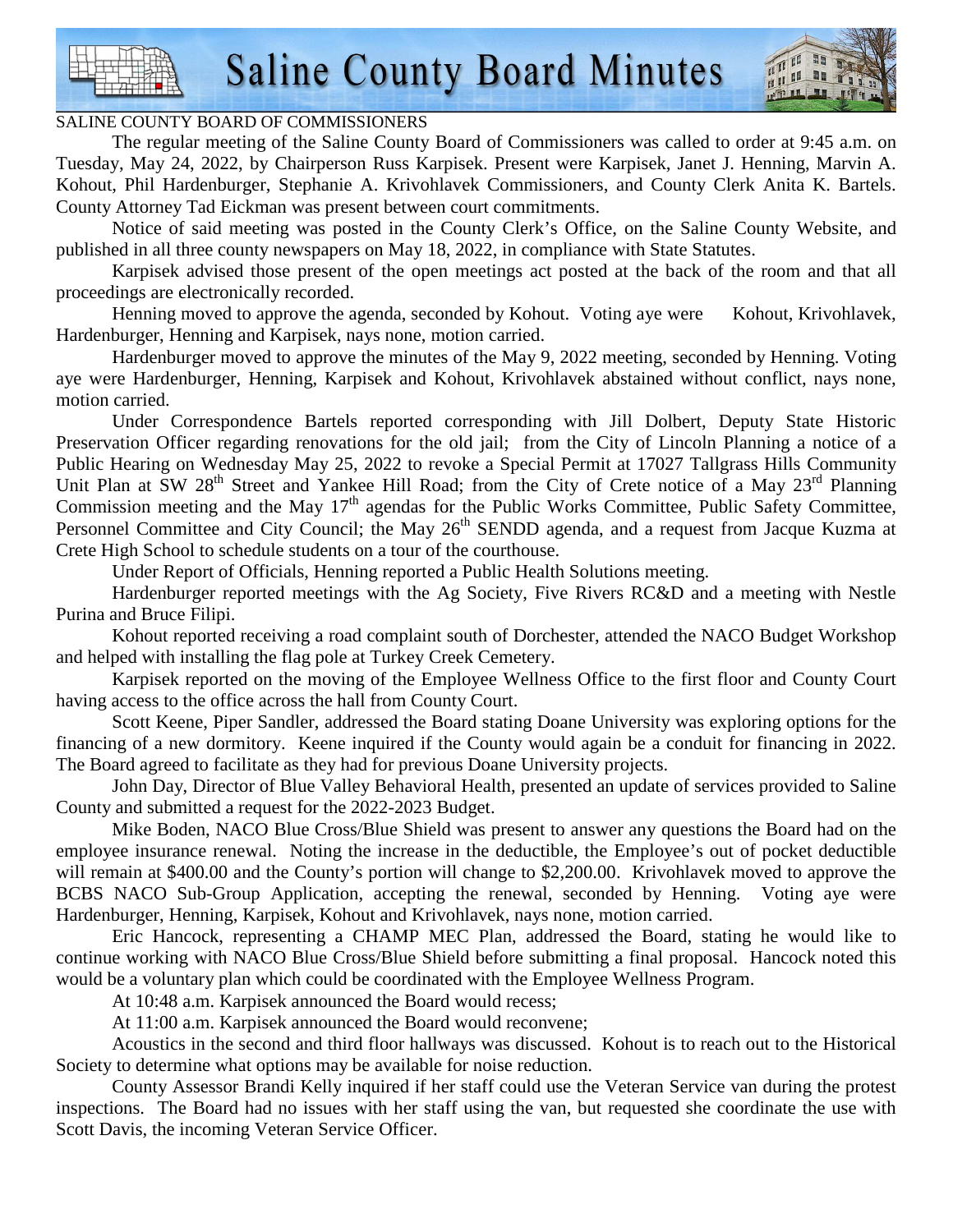

Kohout moved to accept the quote of \$1,241.91 from Electronic Contracting to update the Courthouse Assembly Room security camera to include audio, seconded by Krivohlavek. Voting aye were Henning, Karpisek, Kohout, Krivohlavek, and Hardenburger, nays none, motion carried.

 Kohout moved to accept the proposal from the Nebraska State Auditor of Public Accounts for the auditing of fiscal year 2022, 2023 and 2024, seconded by Henning. Voting aye were Kohout, Krivohlavek, Hardenburger and Henning, abstain with conflict Karpisek, nays none, motion carried.

 Henning moved to approve the Joinder Agreement with National Services, Group Term Life Insurance, changing the effective date of employee coverage to the  $1<sup>st</sup>$  of the month after 30 days of employment, coinciding with Blue Cross Blue Shield, seconded by Hardenburger. Voting aye were Kohout, Krivohlavek, Hardenburger, Henning and Karpisek, nays none, motion carried.

 Henning moved to approve the use of the Nebraska Print Shop via NACO to print the pink postcards to be sent out regarding going over the 2% increase at an estimated cost of \$.52 each, seconded by Krivohlavek. Voting aye were Krivohlavek, Hardenburger, Henning, Karpisek and Kohout, nays none, motion carried.

 Henning moved to approve the 2023 Budget Preparation by Blobaum & Busboom, PC, seconded by Kohout. Voting aye were Hardenburger, Henning, Karpisek, Kohout and Krivohlavek, nays none, motion carried.

 Henning moved to approve the April 2022 Clerk Fees in the amount of \$13,798.50, seconded by Hardenburger. Voting aye were Henning, Karpisek, Kohout, Krivohlavek and Hardenburger, nays none, motion carried.

 Henning moved to approve Resolution #2022-18 transferring \$500.00 from the Inheritance Fund to the Adult Drug Court Fund, to be reimbursed when funds become available, seconded by Krivohlavek. Voting aye were Karpisek, Kohout, Krivohlavek, Hardenburger and Henning, nays none, motion carried.

 Henning moved to approve Resolution #2022-19 transferring \$2,400.00 from the Inheritance Fund to the Juvenile Services Aid Program Fund, to be reimbursed when funds become available, seconded by Kohout. Voting aye were Kohout, Krivohlavek, Hardenburger, Henning and Karpisek, nays none, motion carried.

 Henning moved to approve the claims as presented, seconded by Kohout. Voting aye were Krivohlavek, Hardenburger, Henning, Karpisek and Kohout, nays none, motion carried.

| <b>General Fund Payroll</b>        | <b>Salaries</b>        | 126,086.00 |
|------------------------------------|------------------------|------------|
| Anytime Plumbing                   | <b>Building Maint</b>  | 374.17     |
| City of Wilber Ambulance Service   | Contract               | 263.51     |
| Daryl Clark                        | Reimburse              | 246.79     |
| Crete Ace Hardware                 | <b>Supplies</b>        | 104.54     |
| <b>CAMC</b>                        | Contract               | 8,828.00   |
| Culligan                           | Contract               | 190.50     |
| <b>Dollar General</b>              | <b>Supplies</b>        | 35.50      |
| Eakes                              | <b>Office Supplies</b> | 1,526.11   |
| Ecolab                             | Contract               | 751.28     |
| <b>Tad Eickman</b>                 | Mileage                | 237.54     |
| <b>ESRI</b>                        | Contract               | 4,500.00   |
| <b>Farmers Coop</b>                | Fuel                   | 993.67     |
| <b>First Concord</b>               | Insurance              | 7,386.08   |
| <b>First Concord</b>               | Insurance              | 525.00     |
| First State Bank                   | Fees                   | 200.00     |
| Friend Community Healthcare System | Contract               | 215.00     |
| <b>Frontier Appliance</b>          | <b>Equipment Rpr</b>   | 85.00      |
| Galls                              | Uniform                | 87.99      |
| Gropp Law                          | Reimburse              | 100.00     |

#### **GENERAL FUND**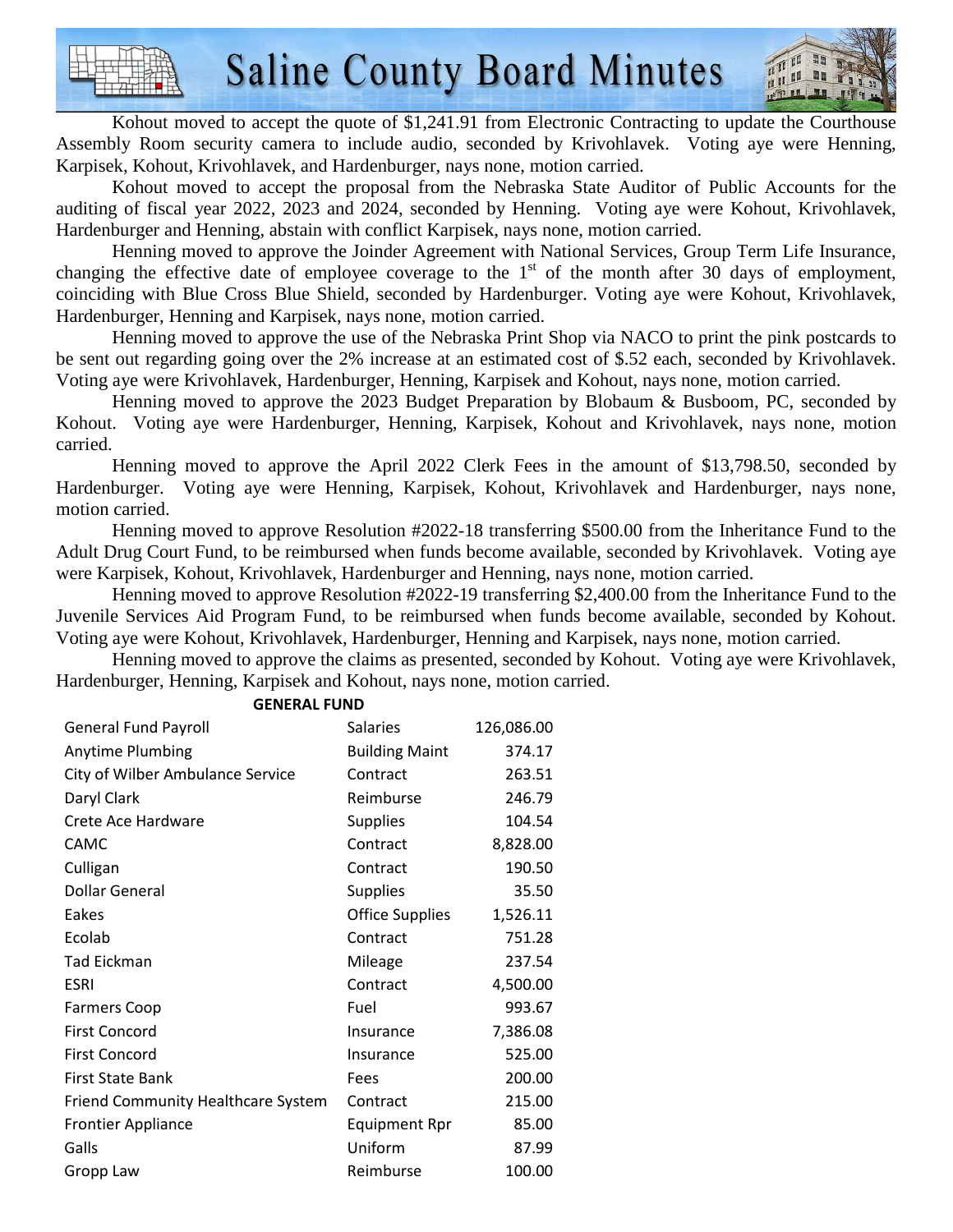



| Scott Gropp                   | <b>Attorney Fees</b>               | 6,666.67  |
|-------------------------------|------------------------------------|-----------|
| Gworks                        | Contract                           | 17,448.00 |
| <b>Heath Sports</b>           | Uniform                            | 84.98     |
| Holiday Inn - Kearney         | <b>Training</b>                    | 480.00    |
| The Home Depot Pro            | <b>Supplies</b>                    | 138.48    |
| Horwath Laundry Equipment     | <b>Equipment Rpr</b>               | 1,207.19  |
| Jindra Irrigation             | <b>Building Maint</b>              | 555.00    |
| Randy Kalkwarf                | Reimburse                          | 166.52    |
| <b>Brandi Kelly</b>           | Reimburse                          | 33.10     |
| Marvin Kohout                 | Mileage                            | 222.90    |
| Language Line Services        | Contract                           | 96.90     |
| Lee's Refrigeration           | <b>Equipment Rpr</b>               | 401.14    |
| Ingrid Lindal                 | Mileage                            | 109.98    |
| <b>Mallory Safety</b>         | Uniform                            | 62.92     |
| <b>Mechanical Sales</b>       | <b>Equipment Rpr</b>               | 511.80    |
| P.A.T. Marketing              | Uniform                            | 705.00    |
| Quadient                      | Equipment                          | 1,298.04  |
| Ramada Inn                    | <b>Training</b>                    | 79.00     |
| <b>Region V Systems</b>       | Contract                           | 3,852.00  |
| Steven Reisdorff              | Reimburse                          | 100.00    |
| Sack Lumber                   | <b>Supplies</b>                    | 188.17    |
| Saline County Attorney        | Reimburse                          | 48.66     |
| Saline County District Court  | Reimburse                          | 215.00    |
| <b>Security Equipment</b>     | Contract                           | 396.00    |
| Seward County Independent     | Print & Publish                    | 5,286.74  |
| <b>Shared Service Systems</b> | <b>Supplies</b>                    | 73.10     |
| Shop Qwik                     | Fuel                               | 124.51    |
| Sid Dillon                    | <b>Equipment Rpr</b>               | 588.70    |
| Siemens                       | <b>Equipment Rpr</b>               | 1,214.37  |
| Soarin Group                  | Contract                           | 2,895.25  |
| State of NE                   | Contract                           | 345.60    |
| Anita Stougard                | Mileage                            | 69.62     |
| Summit                        | <b>Supplies</b>                    | 9,522.03  |
| Sys-Kool                      | <b>Supplies</b>                    | 42.00     |
| <b>Talx Corp</b>              | Contract                           | 359.75    |
| <b>Tech Masters</b>           | <b>Equipment Rpr</b>               | 212.50    |
| <b>Thomson Reuters</b>        | Contract                           | 151.04    |
| University of Nebraska        | Equipment                          | 1,946.43  |
| <b>Extension Saline Co</b>    | Reimburse                          | 445.36    |
| Verizon                       | Communication                      | 1,999.01  |
| Visa                          | <b>Office Supplies</b><br>Election | 104.99    |
| Visa                          | <b>Supplies</b>                    | 335.83    |
| Visa                          | Postage                            | 2,201.00  |
| Visa                          | Supplies                           | 52.00     |
| Visa                          | Postage                            | 747.31    |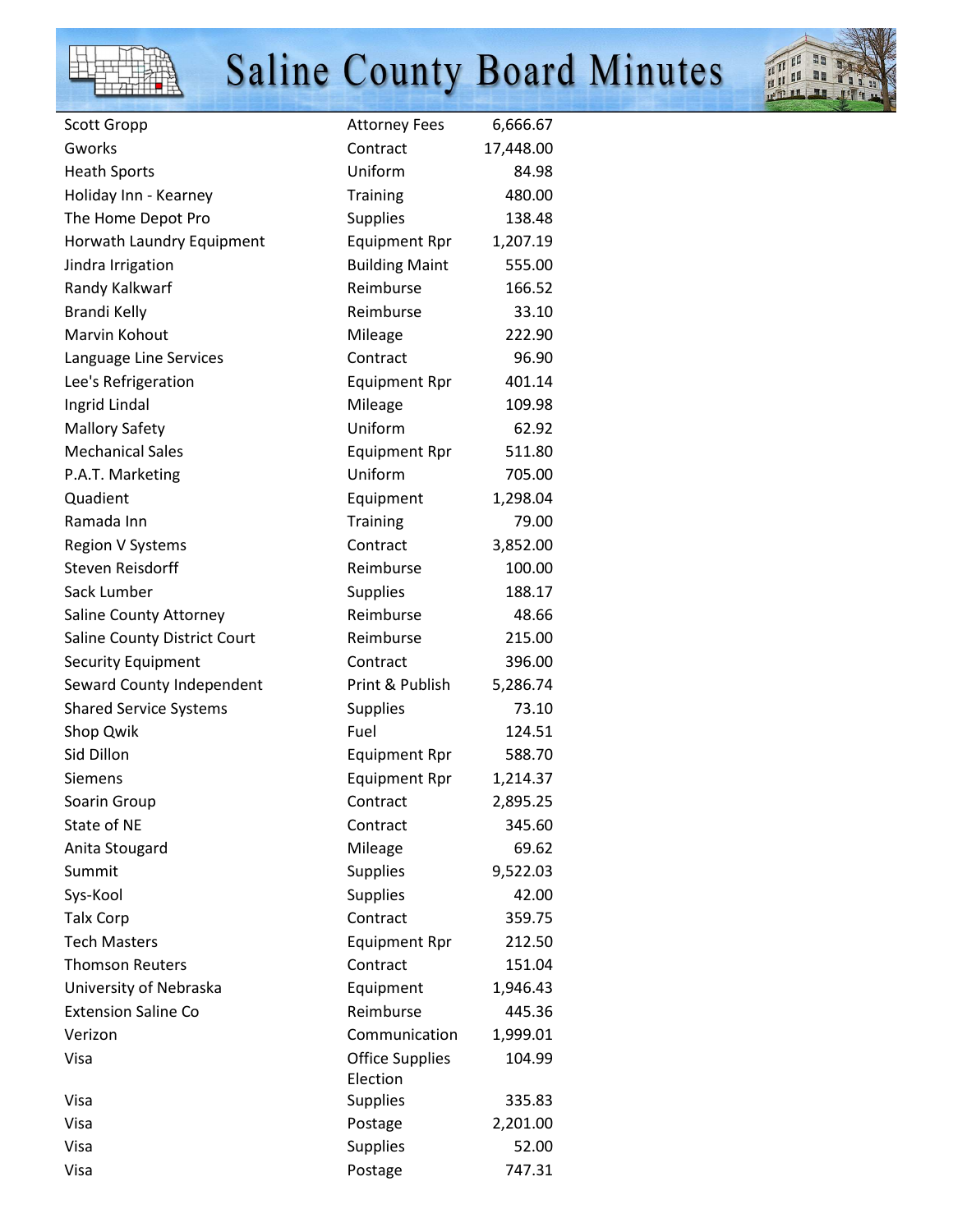



| Visa<br>Visa                                  | Fuel                         | 138.30<br>255.17 |  |
|-----------------------------------------------|------------------------------|------------------|--|
|                                               | Equipment                    | 93.32            |  |
| <b>Voss Lighting</b>                          | <b>Supplies</b><br>Reimburse |                  |  |
| Jennifer Warning                              |                              | 9.81<br>7,298.86 |  |
| Windstream<br><b>ROAD FUND</b>                | Communication                |                  |  |
|                                               | <b>Salaries</b>              |                  |  |
| Road Fund Payroll<br><b>Beatrice Concrete</b> | Gravel                       | 26,455.06        |  |
| <b>Beaver Hardware</b>                        |                              | 40,689.62        |  |
|                                               | <b>Supplies</b>              | 59.99            |  |
| <b>CAMC</b>                                   | Contract                     | 205.00           |  |
| <b>Drake Refrig</b>                           | <b>Supplies</b>              | 175.00           |  |
| <b>ESRI</b>                                   | Contract                     | 300.00           |  |
| <b>Farmers Union Coop</b>                     | Fuel                         | 2,251.98         |  |
| <b>Interstate Power Systems</b>               | <b>Equipment Rpr</b>         | 761.96           |  |
| <b>Medical Enterprises</b>                    | <b>Supplies</b>              | 35.00            |  |
| <b>MHC Kenworth</b>                           | <b>Equipment Rpr</b>         | 165.94           |  |
| <b>Midwest Unlimited</b>                      | <b>Supplies</b>              | 711.87           |  |
| <b>NMC Exchange</b>                           | Equipment                    | 276,800.00       |  |
| <b>NPPD</b>                                   | Utility                      | 270.86           |  |
| Rock On                                       | Gravel                       | 4,929.74         |  |
| Speece-Lewis                                  | Contract                     | 8,593.85         |  |
| The Fort                                      | Uniform                      | 601.46           |  |
| <b>Total Tool</b>                             | Equipment                    | 545.36           |  |
| Western Oil                                   | <b>Supplies</b>              | 6.49             |  |
| <b>BAILIFF FUND</b>                           |                              |                  |  |
| <b>Bailiff Fund Payroll</b>                   | <b>Salaries</b>              | 1,246.73         |  |
| <b>VISITOR'S PROMOTION FUND</b>               |                              |                  |  |
| Struckman-Baatz Public Library                | Reimburse                    | 138.50           |  |
| <b>AGING SERVICES FUND</b>                    |                              |                  |  |
| Samantha Cosaert                              | Program                      | 285.00           |  |
| Marcia Emal                                   | Program                      | 120.00           |  |
| <b>Tia Kreshel</b>                            | Program                      | 960.00           |  |
| Darlene Pribyl                                | Program                      | 112.50           |  |
| Michelle Vana                                 | Program                      | 37.50            |  |
| Visa                                          | Program                      | 107.48           |  |
| Visa                                          | Program                      | 459.72           |  |
| <b>Wilber Chamber of Commerce</b>             | Dues                         | 75.00            |  |
| <b>DRUG COURT FUND</b>                        |                              |                  |  |
| Kalkwarf & Smith                              | <b>Attorney Fees</b>         | 1,200.00         |  |
| Verizon                                       | Communication                | 34.32            |  |
| JUVENILE SERVICES GRANT FUND                  |                              |                  |  |
| <b>Family Service Assoc</b>                   | Program                      | 633.75           |  |
| Anita Stougard                                | Program                      | 1,688.59         |  |
| <b>COVID AMERICAN RESUCE PLAN FUND</b>        |                              |                  |  |
| Lutz & Co                                     | Contract                     | 172.50           |  |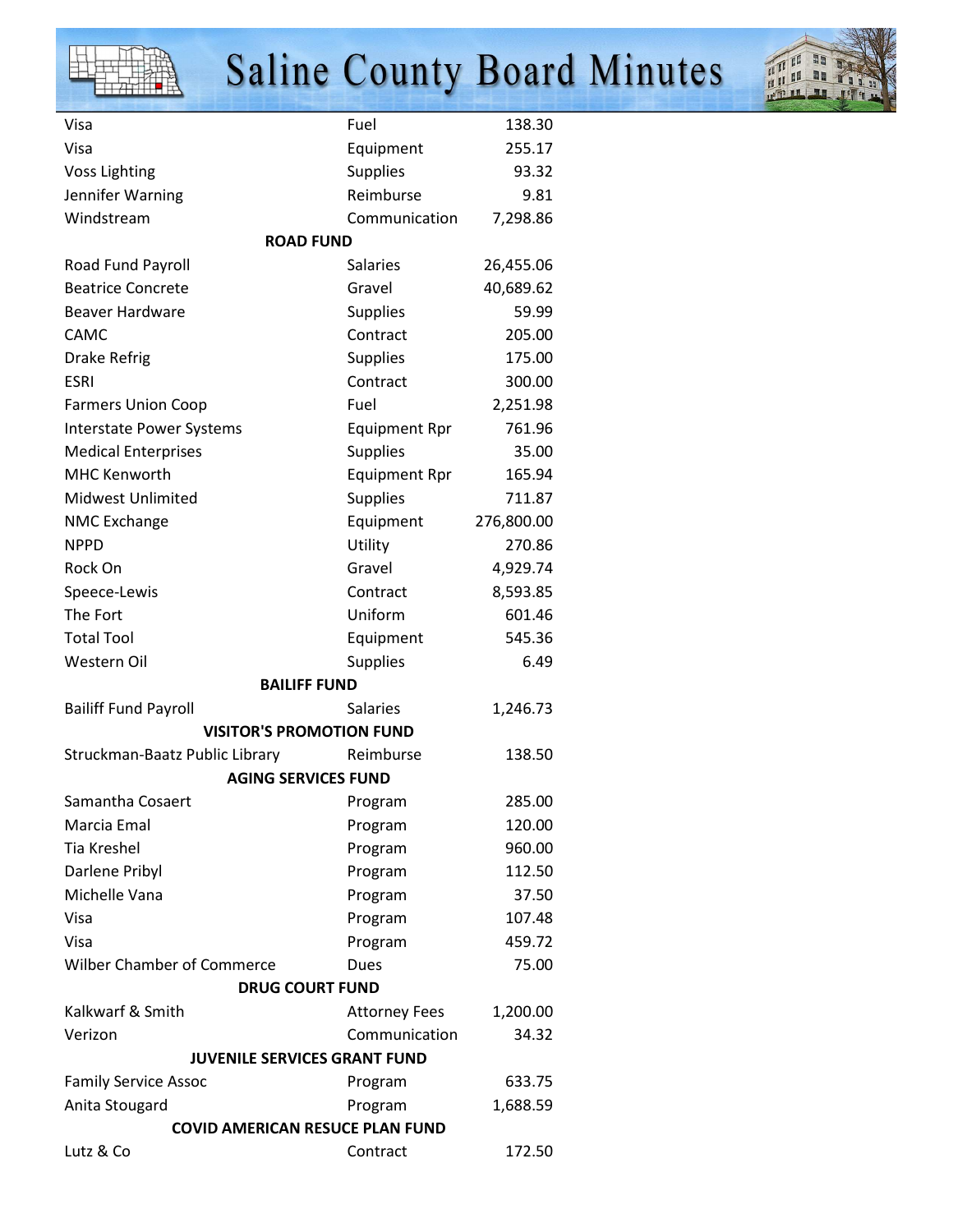



| 911 EMERGENCY MANAGEMENT FUND       |                     |            |
|-------------------------------------|---------------------|------------|
| Geocomm                             | Contract            | 3,581.08   |
| Nemaha County Sheriff               | Contract            | 65.91      |
| Windstream                          | Communication       | 156.07     |
| Windstream                          | Communication       | 51.79      |
| 911 WIRELESS SERVICE FUND           |                     |            |
| Geocomm                             | Contract            | 8,763.92   |
| Nemaha County Sheriff               | Contract            | 263.66     |
| Windstream                          | Communication       | 1,200.11   |
| Windstream                          | Communication       | 595.56     |
| <b>COMMISSARY FUND</b>              |                     |            |
| <b>Bob Barker Company</b>           | Supplies            | 978.60     |
| Summit                              | <b>Supplies</b>     | 2,827.48   |
| <b>COURTHOUSE DEBT SERVICE FUND</b> |                     |            |
| Union Bank & Trust                  | <b>Bond Payment</b> | 44,481.25  |
| <b>ALL FUNDS</b>                    |                     |            |
| <b>First State Bank</b>             | Fed Tax             | 15,596.18  |
| NE Dept of Rev                      | <b>State Tax</b>    | 7,507.04   |
| <b>First State Bank</b>             | Soc Sec             | 31,652.82  |
| Ameritas Life                       | Retire              | 25,339.25  |
| BC/BS                               | Hith Ins            | 107,887.15 |
| Delta Dental                        | Dental Ins          | 2,278.99   |
| Madison Nat'l Life                  | Life Ins            | 48.60      |
| AFLAC                               | Ins                 | 1,150.39   |
| <b>VSP</b>                          | Eye Ins             | 520.96     |
| MassMutal                           | Def Comp            | 2,428.00   |
| <b>First Concord</b>                | Café                | 2,058.65   |
| <b>Colonial Supp Ins</b>            | Ins                 | 164.87     |
| Madison Nat'l Life                  | Dis Ins             | 163.40     |
| Teamsters                           | Dues                | 299.00     |
| New York Life                       | Ins                 | 95.64      |
| Globe Life                          | Ins                 | 267.32     |
| AZ Child Support                    | Garnish             | 86.06      |
| <b>Lancaster County Court</b>       | Garnish             | 200.83     |
| Nebraska Child Support              | Garnish             | 300.00     |

 Highway Superintendent Bruce Filipi reported the Saline County Scrap Tire Clean-up was successful with 340 ton of tires collected. Filipi also reported on various road projects, including ditch cleaning and tree trimming.

 At 11:50 a.m. Kohout moved to enter closed session, seconded by Henning. Voting aye were Hardenburger, Henning, Karpisek, Kohout and Krivohlavek, nays none, motion carried.

 At 12:18 p.m. Hardenburger moved to exit closed session, seconded by Henning. Voting aye were Kohout, Krivohlavek, Hardenburger, Henning and Karpisek, nays none, motion carried.

 Karpisek announced during closed session there was a discussion on the possible violation of the Planning and Zoning By-Laws, with no action taken.